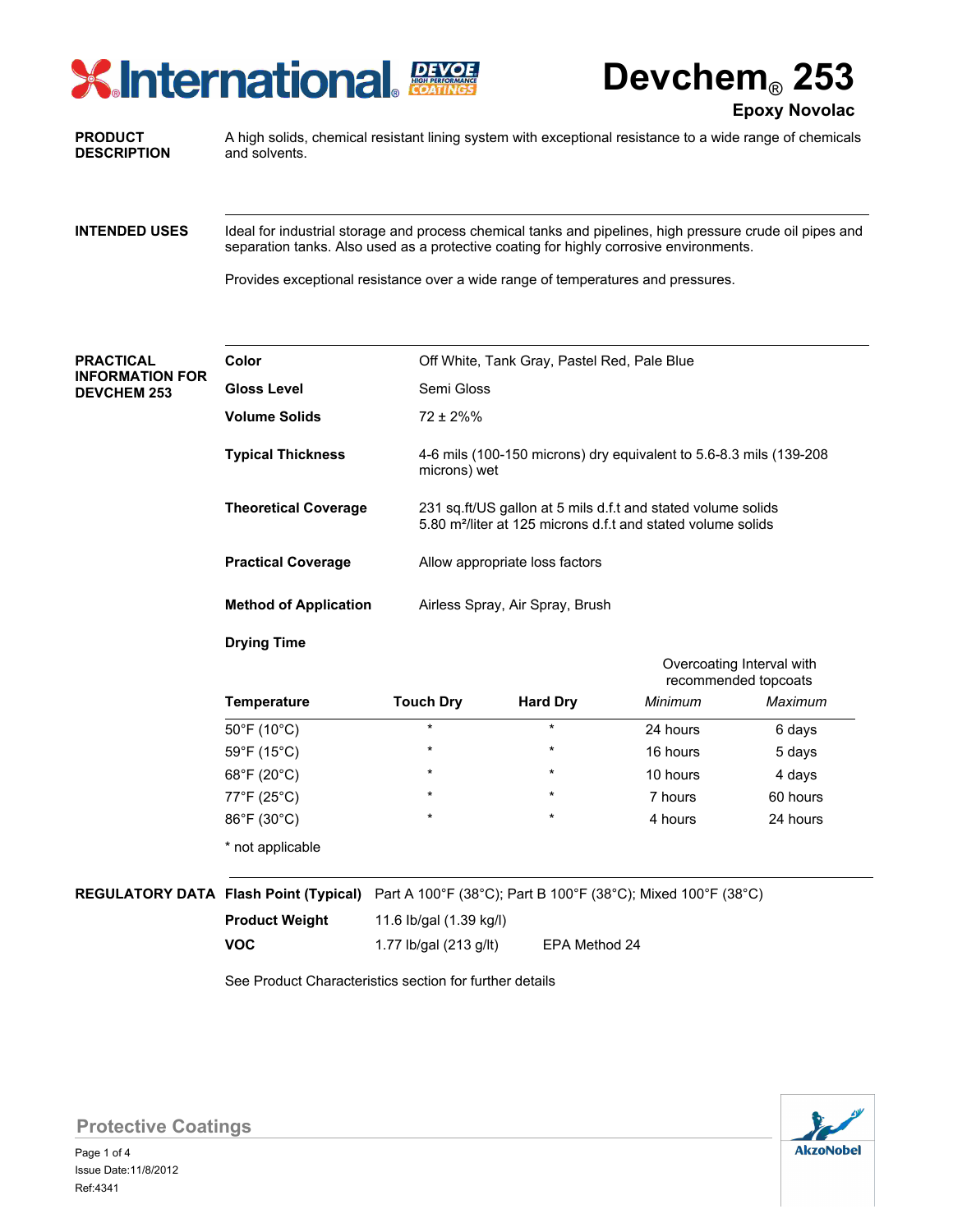



#### **SURFACE PREPARATION**

### **Steel Substrates**

All surfaces to be coated should be clean, dry and free from contamination. Prior to paint application all surfaces should be assessed and treated in accordance with ISO 8504:2000.

Where necessary, remove weld spatter, and smooth weld seams and sharp edges.

Abrasive blast to minimum SSPC-SP10 or ISO8501-1:2007 Sa2½. The blast profile should be jagged rather than "peened" and between 1.5 to 2.5 mils (38-62 microns). After blasting, vacuum or blow off all abrasive dust and ensure surface remains clean before painting.

#### **Concrete Floors, Poured Concrete:**

Cure at least 30 days. Acid etch or abrasive blast slick, glazed concrete or concrete with laitance. Prime with Pre-Prime 167 or Devchem 253

#### **Previously Painted Surfaces**

Devchem 253 may not be applied to existing coatings. All coatings should be removed by abrasive blast cleaning to a minimum standard of SSPC SP10, ISO8501-1:2007 Sa2½.

| <b>APPLICATION</b> | <b>Mixing</b>                      | Material is supplied in two containers as a unit. Always mix a complete unit in the<br>proportions supplied. Once the unit has been mixed it must be used within the<br>working pot life specified.<br>Agitate Base (Part A) with a power agitator.<br>(1)<br>Combine entire contents of Curing Agent (Part B) with Base<br>(2)<br>(Part A) and mix thoroughly with power agitator.<br>Allow the mixed material to stand 15 minutes at $60-80^{\circ}F$ (16-27 $^{\circ}C$ ) before use. This<br>is not applicable for plural component application.<br>4 part(s) : 1 part(s) by volume |                                             |                                                                                                                                                                                                                                               |                               |                                             |                                                                                                                        |
|--------------------|------------------------------------|-----------------------------------------------------------------------------------------------------------------------------------------------------------------------------------------------------------------------------------------------------------------------------------------------------------------------------------------------------------------------------------------------------------------------------------------------------------------------------------------------------------------------------------------------------------------------------------------|---------------------------------------------|-----------------------------------------------------------------------------------------------------------------------------------------------------------------------------------------------------------------------------------------------|-------------------------------|---------------------------------------------|------------------------------------------------------------------------------------------------------------------------|
|                    |                                    |                                                                                                                                                                                                                                                                                                                                                                                                                                                                                                                                                                                         |                                             |                                                                                                                                                                                                                                               |                               |                                             |                                                                                                                        |
|                    | <b>Mix Ratio</b>                   |                                                                                                                                                                                                                                                                                                                                                                                                                                                                                                                                                                                         |                                             |                                                                                                                                                                                                                                               |                               |                                             |                                                                                                                        |
|                    | <b>Working Pot Life</b>            | $50^{\circ}$ F (10 $^{\circ}$ C)<br>3 hours                                                                                                                                                                                                                                                                                                                                                                                                                                                                                                                                             | $59^{\circ}$ F (15 $^{\circ}$ C)<br>3 hours |                                                                                                                                                                                                                                               | 68°F (20°C)<br>3 hours        | $77^{\circ}$ F (25 $^{\circ}$ C)<br>3 hours | 86°F (30°C)<br>3 hours                                                                                                 |
|                    | <b>Airless Spray</b>               | Recommended                                                                                                                                                                                                                                                                                                                                                                                                                                                                                                                                                                             |                                             |                                                                                                                                                                                                                                               | psi (211 kg/cm <sup>2</sup> ) | Tip Range 19-25 thou (0.48-0.64 mm)         | Total output fluid pressure at spray tip not less than 3000<br>See Product Characteristics section for further details |
|                    | <b>Air Spray</b><br>(Conventional) | Recommended                                                                                                                                                                                                                                                                                                                                                                                                                                                                                                                                                                             |                                             | Use a fluid tip of 0.070" (1.78mm') or larger, a<br>professional grade conventional gun and an air cap with<br>good break-up. The fluid pressure should be kept low,<br>with just enough air pressure to get good break-up of the<br>coating. |                               |                                             |                                                                                                                        |
|                    | <b>Brush</b>                       | Suitable                                                                                                                                                                                                                                                                                                                                                                                                                                                                                                                                                                                |                                             |                                                                                                                                                                                                                                               |                               |                                             |                                                                                                                        |
|                    | <b>Roller</b>                      | Suitable                                                                                                                                                                                                                                                                                                                                                                                                                                                                                                                                                                                |                                             |                                                                                                                                                                                                                                               |                               |                                             |                                                                                                                        |
|                    | <b>Thinner</b>                     | Not normally required                                                                                                                                                                                                                                                                                                                                                                                                                                                                                                                                                                   |                                             |                                                                                                                                                                                                                                               |                               |                                             | See Product Characteristics section for further details                                                                |
|                    | <b>Cleaner</b>                     | T-10 Thinner                                                                                                                                                                                                                                                                                                                                                                                                                                                                                                                                                                            |                                             |                                                                                                                                                                                                                                               |                               |                                             |                                                                                                                        |
|                    | <b>Work Stoppages</b>              | Do not allow material to remain in hoses, gun or spray equipment. Thoroughly flush<br>all equipment with T-10 Thinner. Once units of paint have been mixed they should<br>not be resealed and it is advised that after prolonged stoppages work recommences<br>with freshly mixed units.                                                                                                                                                                                                                                                                                                |                                             |                                                                                                                                                                                                                                               |                               |                                             |                                                                                                                        |
|                    | <b>Clean Up</b>                    | Clean all equipment immediately after use with T-10 Thinner. It is good working<br>practice to periodically flush out spray equipment during the course of the working<br>day. Frequency of cleaning will depend upon amount sprayed, temperature and<br>elapsed time, including any delays. All surplus material and empty containers should<br>be disposed of in accordance with appropriate regional regulations/legislation.                                                                                                                                                        |                                             |                                                                                                                                                                                                                                               |                               |                                             |                                                                                                                        |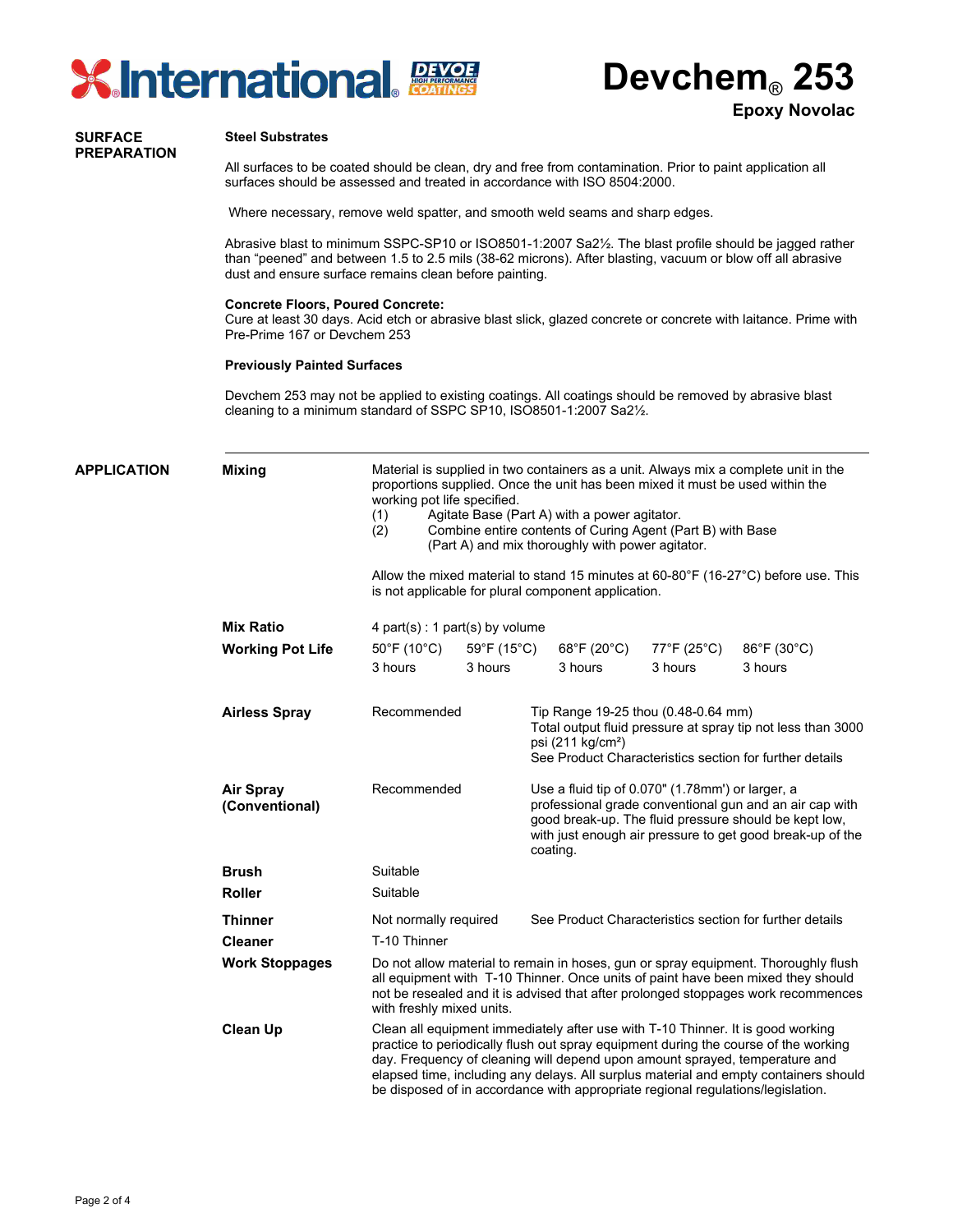

**Devchem**® **253 Epoxy Novolac**

## **PRODUCT CHARACTERISTICS**

Advantages:

- Excellent chemical resistance under ambient cure conditions
- Does not require baking to cure
- High volume solids; low VOC
- Exceptional resistance to a wide variety of chemicals and solvents
- High gloss provides easy cleaning

Coating System: Two coats of Devchem 253 at 5-6 mils (125-150 microns) per coat or three coats at 4- 5 mils (100-125 microns) per coat. Use contrasting colors for each coat and stripe coat. Two stripe coats on all sharp edges, cutouts and welds. Note: The maximum dry film thickness of the Devchem 253 system is 18 mils (450 microns). Dry film thickness above 18 mils (450 microns) could reduce the service life of the coating. Cure to put tank into service: 7 days with ventilation at 77°F (25°C) for maximum chemical resistance. If forced heat cure is desired, contact International Paint Protective Coatings.

Contact International Protective Coatings for specific cargo resistance properties.

In common with all epoxies, Devchem 253 will chalk and discolor on exterior exposure. However, these phenomena are not detrimental to anti-corrosive performance.

Not recommended for immersion in inorganic acids.

Must not be applied over any shop or pre-construction primers.

Ideally, fluid hoses should not be less than 3/8" ID and not longer than 50 feet to obtain optimum results. Longer hose length may require an increase in pump capacity, pressure, and/or thinning.

Thinning is not normally required or desirable. However, at lower temperatures, small amounts (5% or less) of T-10 Thinner can be added to the mixed components depending on local VOC and air quality regulations.

Ventilation: It is very important for the safety of the applicator and the proper performance of the Devchem 253 that good ventilation be provided to all portions of the enclosed area. Recommended tank ventilation involves two important phases. Phase one is to pump fresh, dehumidified air into all areas of the tank, especially "dead air" areas. Phase two is to exhaust, via an explosion proof exhaust fan, the solvent vapors from the lowest portion of the tank. This practice of pumping fresh air into the tank and exhausting solvent vapors out of the lowest part of the tank should be provided throughout the application and curing processes. This practice is to insure that all solvents are removed from the coating. Tanks must be cured 7 days at 77ºF (25ºC) with ventilation before being put into service. At lower temperatures, longer cure times are required.

Note: VOC values are typical and are provided for guidance purpose only. These may be subject to variation depending on factors such as differences in color and normal manufacturing tolerances.

**COMPATIBILITY**

**SYSTEMS** Devchem 253 is designed to be topcoated with itself.